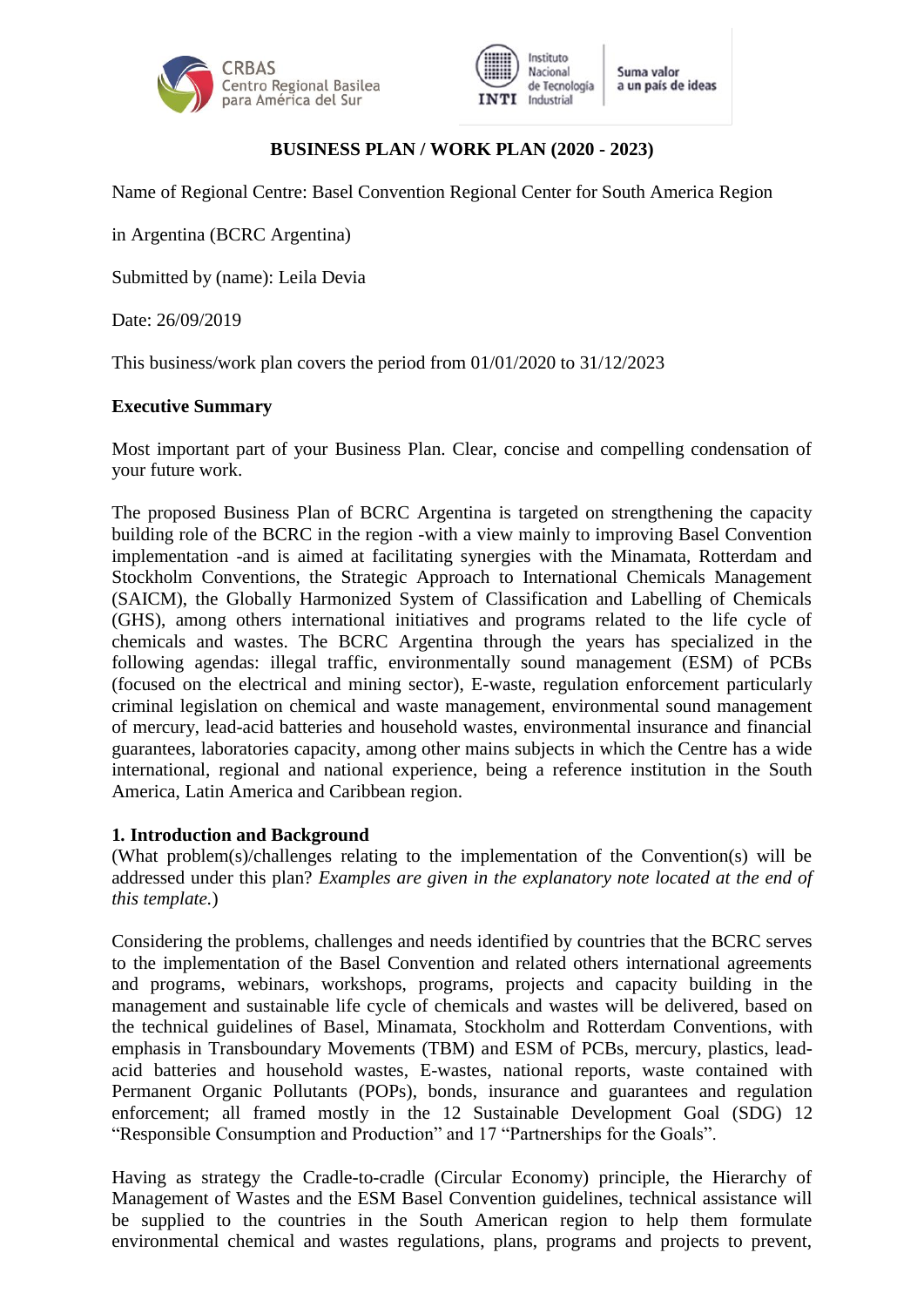



minimize, reuse, recovery, recycle, treatment and final disposal of PCBs, E-waste, mercury, plastics, household and lead-acid batteries wastes, among other categories of wastes.

Relevant initiatives will be undertaken and implemented in the countries that the BCRC Argentina serves, in the context of their PCBs, POPs, E-wastes, lead-acid batteries and household wastes inventories and national management or implementations plans.

# **2. Goals and Objectives:**

### **Goal/s**

(What solutions you are offering to address the problems/challenges described above? *Examples are given in the explanatory note located at the end of this template.*)

- $\triangleright$  Contribute to the prevention, regulation enforcement and penalty of illegal traffic of wastes in general but particularly of E-wastes and plastics.
- $\triangleright$  Improve the acknowledgment, implementation and use of the Technical Guidelines of the Basel, Minamata, Stockholm and Rotterdam Conventions to help countries to develop their inventories and national management or implementations plans.
- $\triangleright$  Improve the implementation of Manuals and Fact Sheets of ESM in the context of the Expert Working Group (EWG) of the Basel Convention.
- $\triangleright$  Strengthen the Network of chemical and wastes laboratories of the South American Region for inter-laboratory collaboration and improving their capacity building.
- $\triangleright$  Disseminate Best Practices and available technologies for the ESM of PCBs, wastes of mercury, E-waste, lead-acid batteries wastes, plastics wastes, household wastes among other relevant categories of wastes, considering the 12 SDG.
- $\triangleright$  Contribute with the enforcement environmental general regulation of wastes in the region.

### **Objectives**

(What specific components constitute the solution? Such components should be Specific, Measurable, Achievable, Realistic and Time-bound. *Examples are given in the explanatory note located at the end of this template.*)

- $\triangleright$  To strengthen the capacity building in the ESM of wastes facilitating synergies with Minamata, Rotterdam and Stockholm Conventions, SDG 12 and 17, along with other regional and international programs and initiatives in South America Countries in (5) five years.
- $\triangleright$  Be a referent of ESM of certain wastes categories like PCBs, E-waste, mercury, plastics, lead-acid batteries and household waste in South America countries in in (5) five years.
- To promote Bets Practices, guidelines and documents of illegal traffic in South America countries in (5) five years.
- $\triangleright$  To develop and implement Webinars jointly with the Basel Convention Secretariat in different topics of the international agenda of the chemicals and wastes management.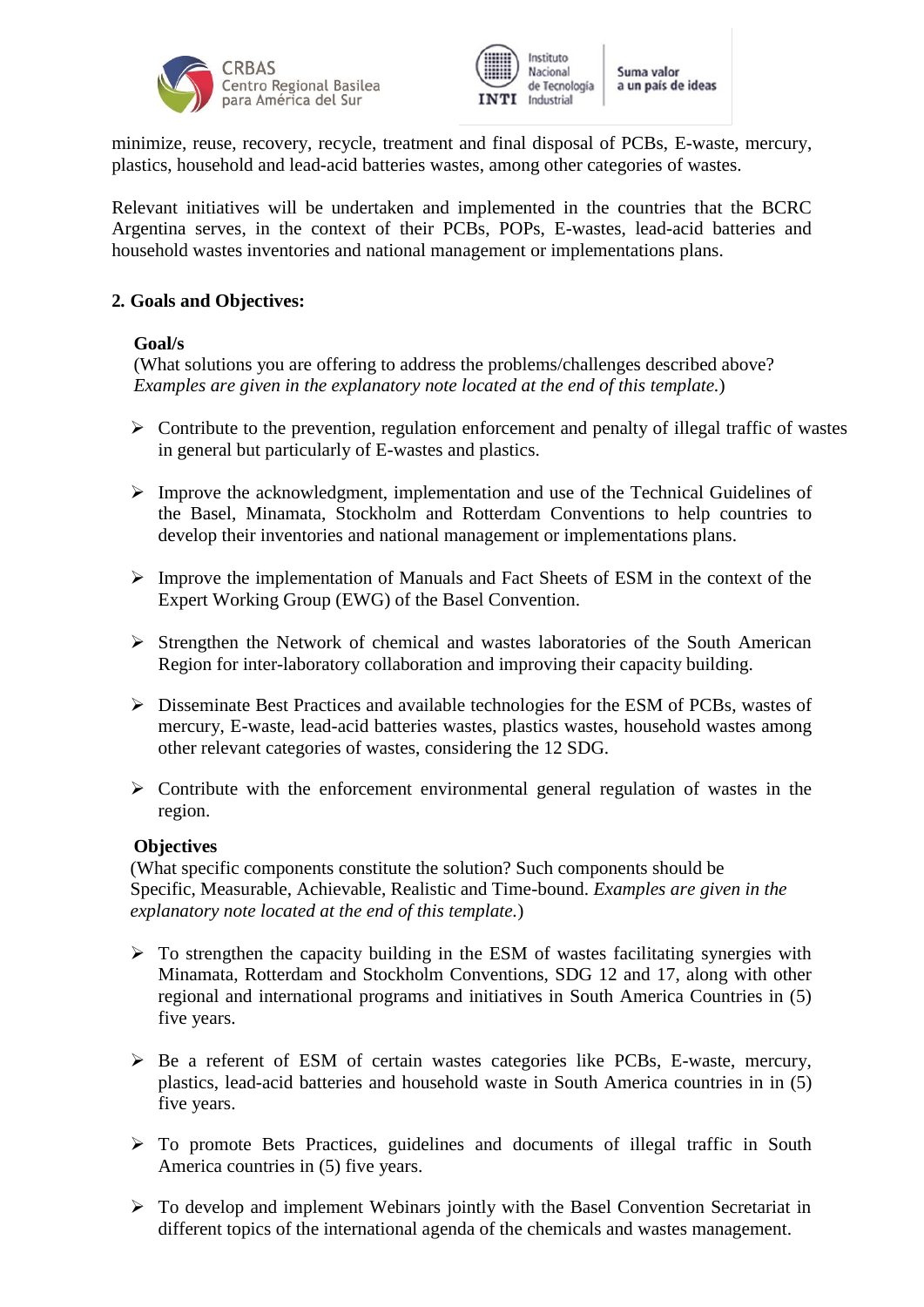



 $\triangleright$  To help countries to develop policies, strategies, projects and programs for the ESM of chemicals and wastes in South America countries in (10) ten year.

### **3: Constraints and Resources:**

(What constraints or restrictions or hindrances have been foreseen that must be overcome with what resources in order to reach the objectives?)

### **Constraints:**

(*Examples are given in the explanatory note located at the end of this template)*

- $\triangleright$  BCRC is capable of assisting countries in technical, legal and laboratory areas of the ESM and life cycle of chemical and wastes, and will start to develop capacity building activities related to Cradle-to-cradle (Circular Economy) principle.
- $\triangleright$  BCRC operations are sometimes impaired by a lack of available and accessible funding in the region. For the Centres activities to be effective, a sustainable financial mechanism needs to be implemented, so that assistance is delivered to BCRC-aided countries as planned. Technology transfer is encumbers in the sphere of training on project formulation and is hindered by complex legal situation.
- $\triangleright$  It's become evident that managerial skills need to be strengthened and encouraged in the region, and that, following the trend of recent years, the results of BCRC efforts must continue to be disseminated.
- $\triangleright$  Notwithstanding the foregoing, the National Basel Convention Competent Authority of Argentina and the National Institute of Industrial Technology (INTI), where the Center is hosted, are financing the Center with cash transfer since 2008 for activities related to mercury, E-wastes and tires to be done in the country and the region. Through INTI, the BCRC Argentina gives technical, legal and laboratory capacity building assistance in metrology and ESM wastes categories.

### **Resources:**

(*Examples are given in the explanatory note located at the end of this template)*

- $\triangleright$  The BCRC Argentina technical capabilities are sufficient for training national and regional laboratories on POPs, tires and mercury analysis.
- $\triangleright$  The decision to set up the BCRC Argentina at INTI underscores its independence and autonomy guaranteed by its internal regulations. The BCRC´s legal and financial status is in accordance to provisions set forth by the Basel Convention.
- $\triangleright$  Through INTI, the National Government ensures that the BCRC Argentina has sufficient autonomy and independence, particularly regarding its thematic and financial components; as well, it is a way of ensuring the Centre continuity and sustainability regardless of changes in national administrations.
- $\triangleright$  Hosting the Center by (INTI), an expert institution recognized nationally and regionally in the Research Center Systems, has advantages due to its relationship with industries and the private sector in general, NGOs and the excellent quality of its infrastructure, equipment and human resources.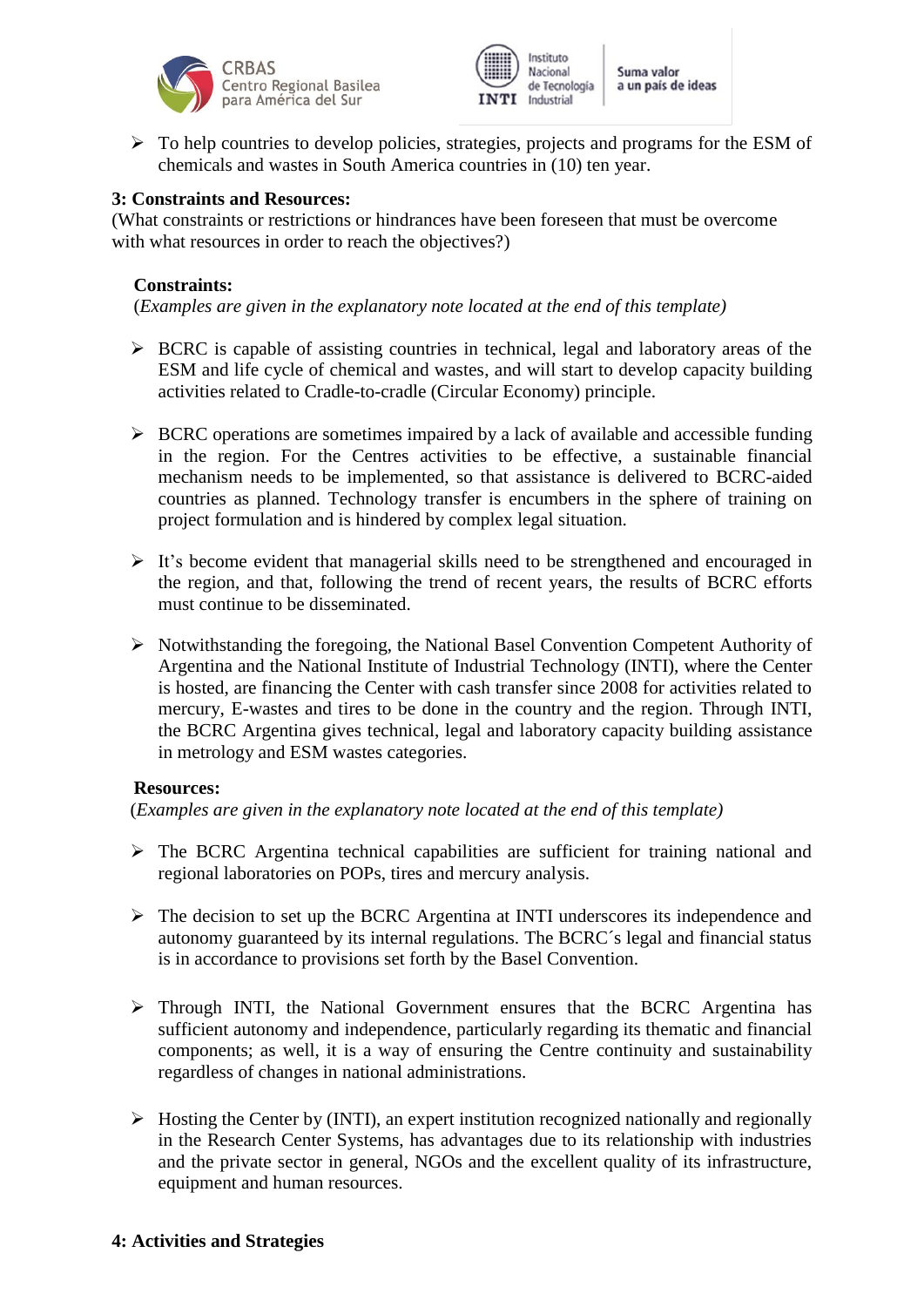



(List the individual project activities including beneficiaries, budget, funding sources, partners and time frame. *Examples are given in the explanatory note located at the end of this template)*

### **Activities:**

| Name of the Project/activity                                                                                                                                                                                                                                               | <b>Convention</b>     |             |                           | <b>Beneficiary</b>                                          | <b>Estimated</b> | Funding                                                                     | <b>Time frame</b> |
|----------------------------------------------------------------------------------------------------------------------------------------------------------------------------------------------------------------------------------------------------------------------------|-----------------------|-------------|---------------------------|-------------------------------------------------------------|------------------|-----------------------------------------------------------------------------|-------------------|
|                                                                                                                                                                                                                                                                            | BC                    | SC          | RC                        | Party (ies)                                                 | budget<br>(US\$) | source(s)                                                                   | (Year)            |
| Strengthening national legislation $X$ and<br>for crimes against the<br>environment in Argentina<br>Linking with the Ministry of<br>Justice and Human Rights<br>Program Justice 2020                                                                                       | MC <sup>1</sup>       | $\mathbf X$ | $\boldsymbol{\mathrm{X}}$ | Argentina                                                   | 15.000           | INTI,<br>Competent<br>Authority<br>of<br>Argentina<br>and BCRC<br>Argentina | 2020-2023         |
| Regional training for<br>Prosecutors and Customs<br>Authorities on Illicit<br>Traffic of Waste and<br><b>Chemical Products</b><br>Linking with the<br>Ministry of Justice and<br>Human Rights<br>Program Justice 2020                                                      | X and<br><b>MC</b>    | $\mathbf X$ | $\mathbf X$               | South<br>American<br>countries $(10^2)$                     | 15.000           | INTI, Competent<br>Authority of<br>Argentina and<br><b>BCRC</b> Argentina   | 2020-2023         |
| Identification of feasible<br>strategies for the<br>environmentally sound<br>management (ESM) of<br>lighting products used in<br>Chile                                                                                                                                     | X                     |             |                           | Chile first<br>and the all<br><b>BC</b><br>countries        | 39.996           | $\overline{BC}$<br>Secretariat<br>(BCS)                                     | 2019-2020         |
| Supporting the implementation<br>of the Global Monitoring Plan<br>(GMP) for POPs in the<br>countries of Latin America and<br>the Caribbean region                                                                                                                          | $\mathbf X$           | $\mathbf X$ |                           | Latin<br>American<br>and<br>Caribbean<br>countries<br>(LAC) | 99.164           | <b>UNEP SC</b><br>Secretariat                                               | 2016-2020         |
| Capacity Building Program for<br>the implementation of the<br>Minamata Convention in<br>Argentina                                                                                                                                                                          | X<br>and<br><b>MC</b> |             |                           | Argentina                                                   | 250.000          | <b>UNEP MC</b><br>Secretariat                                               | 2016-2017         |
| Strengthening of national<br>initiatives and improvement of<br>regional cooperation for the<br>environmentally sound<br>management of persistent<br>organic pollutants (POPs) in<br>waste electrical and electronic<br>equipment (E-wastes) in Latin<br>American countries | $\overline{X}$        | $\mathbf X$ |                           | Argentina and<br>Ecuador                                    | 1.100.000        | <b>UNIDO</b>                                                                | 2019-2023         |

<sup>&</sup>lt;sup>1</sup> MC: Minamata Convention

l

<sup>&</sup>lt;sup>2</sup> Argentina, Brazil, Bolivia, Colombia, Chile, Ecuador, Paraguay, Perú, Venezuela and Uruguay; countries that BCRC Argentina serves.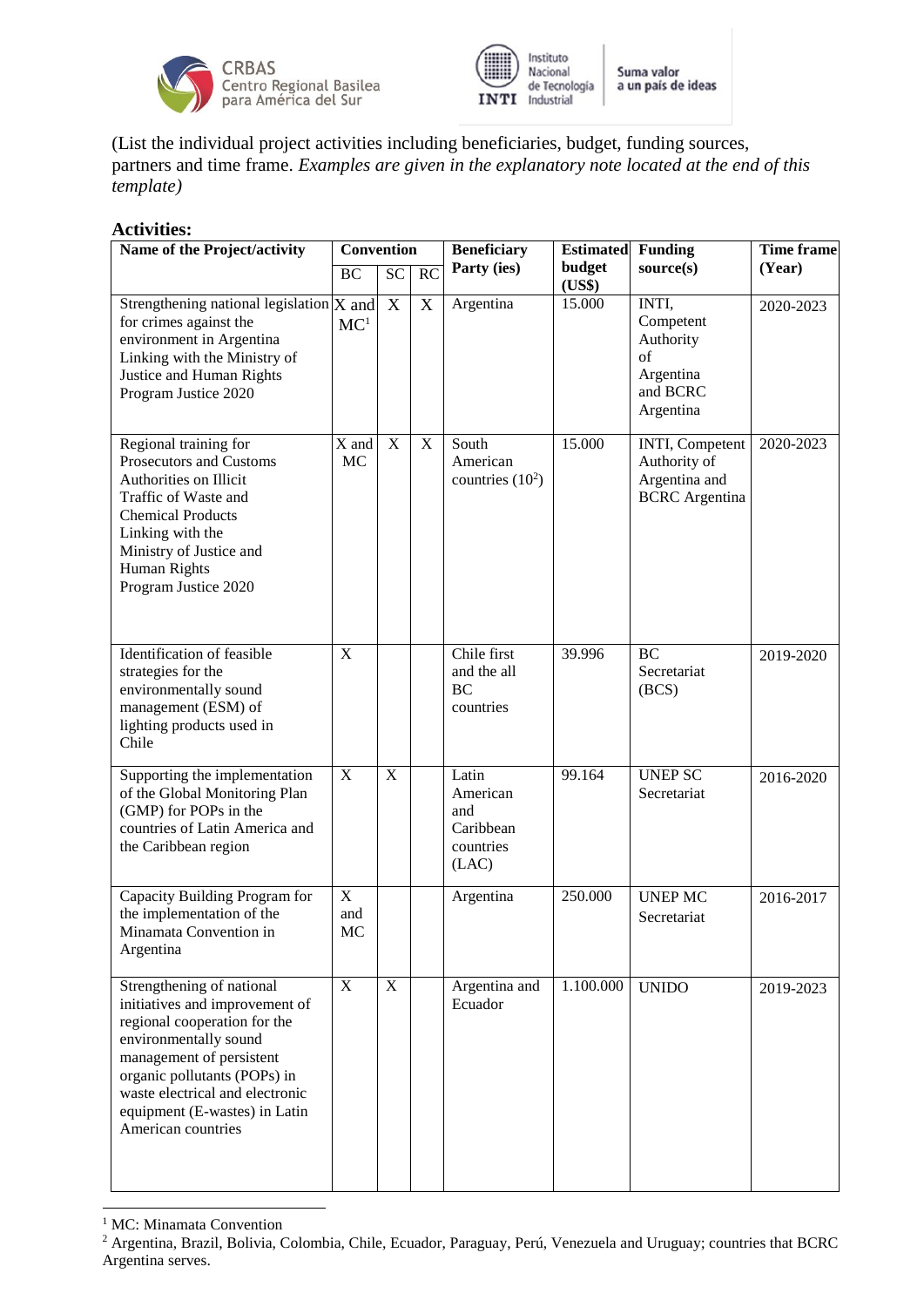



| Name of the Project/activity                                                                                                                                                                                                                                                                                                                                                | <b>Convention</b>                      |             |             | <b>Beneficiary</b>                                 | <b>Estimated</b> | <b>Funding</b>                                                             | <b>Time frame</b>                                   |
|-----------------------------------------------------------------------------------------------------------------------------------------------------------------------------------------------------------------------------------------------------------------------------------------------------------------------------------------------------------------------------|----------------------------------------|-------------|-------------|----------------------------------------------------|------------------|----------------------------------------------------------------------------|-----------------------------------------------------|
|                                                                                                                                                                                                                                                                                                                                                                             | <b>BC</b>                              | <b>SC</b>   | RC          | Party (ies)                                        | budget<br>(US\$) | source(s)                                                                  | (Year)                                              |
| Convene webinars on GHS and<br>to share implementation and<br>experiences in the region,<br>including experiences on<br>enforcement mechanisms                                                                                                                                                                                                                              | X and<br>MC                            | $\mathbf X$ | $\mathbf X$ | South<br>American<br>countries                     | 10.000           | INTI, BCRC<br>Argentina<br>Exploring<br>possible activities<br>with UNITAR | 2017-2023                                           |
| Plastic and micro-plastic<br>industrial reconversion and<br>prevention and minimization<br>measures jointly with single<br>use regulations                                                                                                                                                                                                                                  | $\mathbf X$                            | $\mathbf X$ |             | South<br>American<br>countries                     | 20.000           | <b>INTI, BCRC</b><br>Argentina                                             | 2019-2023                                           |
| Host a webinar to disseminate<br>existing initiatives on<br>integrated chemicals<br>management policies,<br>regulations, financing and cost<br>recovery, and coordination<br>mechanisms among the<br>Network focal points                                                                                                                                                   | $\mathbf X$<br>and<br>MC               | $\mathbf X$ | $\mathbf X$ | <b>LAC</b>                                         | 10.000           | <b>INTI, BCRC</b><br>Argentina                                             | 2019-2023                                           |
| Until the Program "Technician<br>of Re-functional Managers<br>Program" is implemented,<br>promote courses on the proper<br>management of E-wastes, given<br>them a Certification including<br>competences and skills of the<br>positions related to the<br>treatment of E-wastes<br>(Certification of "Re-functional<br>Manager")                                           | $\mathbf X$                            | $\mathbf X$ |             | Mainly<br>Argentina                                | 10.000           | <b>INTI, BCRC</b><br>Argentina                                             | 2020-2021                                           |
| To hold Webinars to prevent<br>illegal traffic of chemicals and<br>waste, reduce main gaps in the<br>region to prevent it.<br>experiences from other regions                                                                                                                                                                                                                | $\boldsymbol{\mathrm{X}}$<br>and<br>MC | $\mathbf X$ | $\mathbf X$ | Argentina<br>mainly and<br><b>LAC</b><br>countries | 10.000           | <b>INTI, BCRC</b><br>Argentina                                             | 2020-2023                                           |
| Undertake regional education<br>and awareness raising,<br>including presentation at high<br>level events, on the benefits of<br>developing integrated legal<br>frameworks and strengthening<br>the institutional framework for<br>the sound management of<br>chemicals and waste, as well as<br>the mainstreaming into the<br>development agenda and<br>budgeting processes | $\mathbf X$<br>and<br>MC               | $\mathbf X$ | X           | Argentina                                          | 10.000           | <b>INTI, BCRC</b><br>Argentina and<br>others national<br>stakeholders      | 2020-2023                                           |
| Develop a training activity with<br>the authorities responsible for<br>the control of mercury trade<br>(including customs), to enhance<br>capacity and international<br>cooperation, based on the<br>national and regional<br>assessments on legal and illegal<br>trade of mercury (2 meetings)                                                                             | $\mathbf X$<br>and<br>MC               |             |             | South<br>American<br>countries                     | 50.000           | <b>INTI, BCRC</b><br>Argentina and<br>others international<br>stakeholders | One<br>meeting in<br>2020 and<br>another<br>in 2022 |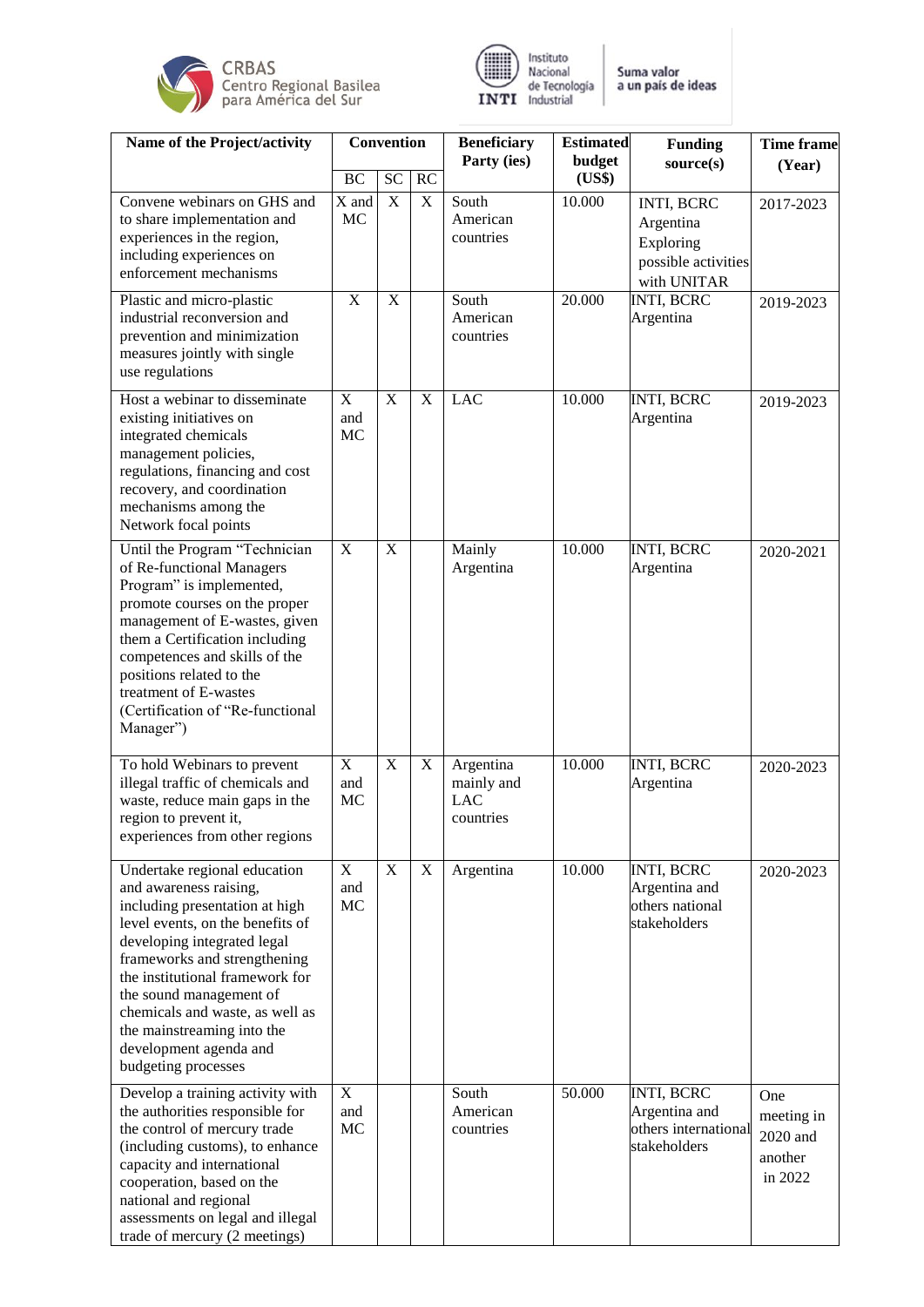



| Name of the Project/activity                                                                                                                                                                                                                                                                                                                                                                        | Convention               |                             |                          | <b>Beneficiary</b><br>Party (ies)                         | <b>Estimated</b><br>budget | <b>Funding</b><br>source(s)                                                               | <b>Time frame</b><br>(Year)                      |
|-----------------------------------------------------------------------------------------------------------------------------------------------------------------------------------------------------------------------------------------------------------------------------------------------------------------------------------------------------------------------------------------------------|--------------------------|-----------------------------|--------------------------|-----------------------------------------------------------|----------------------------|-------------------------------------------------------------------------------------------|--------------------------------------------------|
| To hold webinars on main<br>considerations to prevent<br>illegal traffic of chemicals and<br>waste, reduce main gaps in the<br>region to prevent it,<br>experiences from other regions                                                                                                                                                                                                              | <b>BC</b><br>X and<br>MC | <b>SC</b><br>$\overline{X}$ | <b>RC</b><br>$\mathbf X$ | Argentina<br>mainly and<br><b>LAC</b><br>countries        | (US\$)<br>10.000           | INTI, BCRC<br>Argentina                                                                   | 2021-2023                                        |
| To compile and facilitate the<br>information exchange about<br>experiences on the sound<br>management of lead-acid<br>batteries                                                                                                                                                                                                                                                                     | $\mathbf X$              |                             |                          | South<br>American<br>countries                            | 10.000                     | <b>INTI, BCRC</b><br>Argentina                                                            | 2021-2023                                        |
| To promote public-private<br>regional partnerships to<br>promote and implement<br>extended producer<br>responsibility (EPR) schemes<br>or systems on wastes,<br>particularly in plastic wastes,<br>E-wastes and lead-acid<br>batteries. Lead by countries<br>with experience                                                                                                                        | $\mathbf X$              | X                           | $\mathbf X$              | South<br>American<br>countries                            | 10.000                     | <b>INTI, BCRC</b><br>Argentina                                                            | 2021-2023                                        |
| Develop and implement a<br>public education and awareness<br>campaign on the health and<br>environmental impacts of lead<br>and mercury                                                                                                                                                                                                                                                             | X<br>and<br>MC           |                             |                          | South<br>American<br>countries                            | 10.000                     | <b>INTI, BCRC</b><br>Argentina and<br>others national and<br>regional<br>stakeholders     | 2020-2021                                        |
| To hold a<br>webinar/workshop/conference<br>about progress made in the<br>region to develop regulations<br>for the elimination of lead in<br>paints                                                                                                                                                                                                                                                 | $\overline{X}$           |                             |                          | <b>LAC</b><br>countries                                   | $10.000$ to<br>30.000      | <b>INTI, BCRC</b><br>Argentina                                                            | 2021-2023                                        |
| Strengthening national<br>industrial initiatives to improve<br>regional competitiveness<br>through the development of<br>economically sustainable<br>business models in Latin<br>American countries (Cradle-to-<br>cradle / Circular Economy<br>approaches) including a catalog<br>of circular economy initiatives<br>in the region for the prevention,<br>reuse or recycling of hazardous<br>waste | $\mathbf X$<br>and<br>MC | $\overline{X}$              | $\mathbf X$              | Argentina<br>mainly and<br>South<br>American<br>countries | 600.000                    | <b>INTI, BCRC</b><br>Argentina and<br>other regional and<br>international<br>stakeholders | <b>Starting</b><br>2021/2022<br>to be<br>defined |
| Implement a "Technician of<br><b>Re-functional Managers</b><br>Program", officially<br>recognized, to promote the<br>training of workers in the<br>proper management of E-<br>wastes (all employees linked to<br>electrical and electronic wastes,<br>E-wastes and Urban Solid<br>Wastes-USW)                                                                                                       | $\mathbf X$<br>and<br>MC |                             |                          | South<br>American<br>countries                            | 20.000                     | Argentina mainly                                                                          | 2022-2023                                        |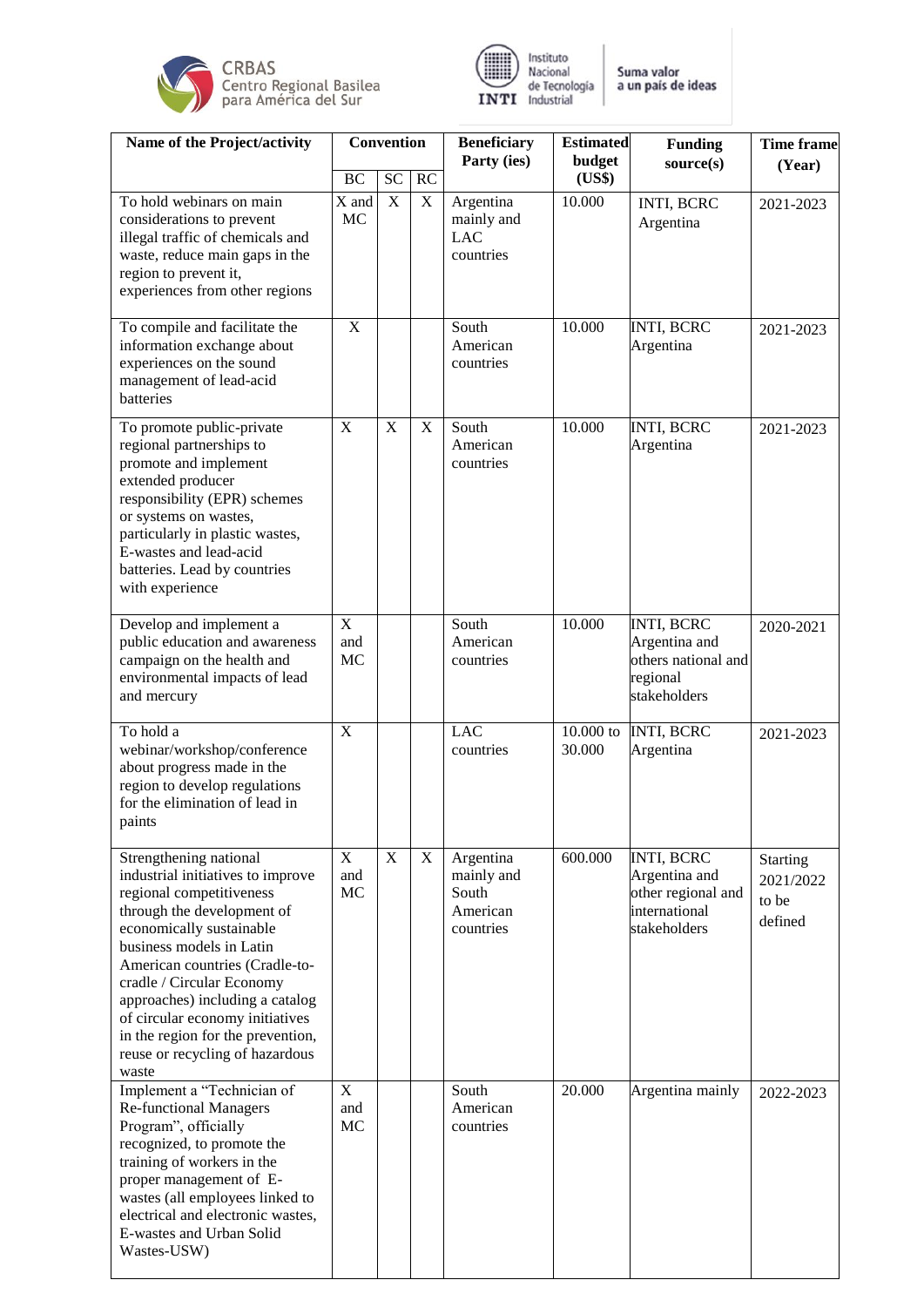



# **Strategies:**

| <b>Strategies</b>                                                                                                                     | What will be done                                                                                                                                                                                                                                                                                                                                                                                                                                                                                                                                                                                                                                                                                                                                                                                                                                                    | By when (timeline)                                                                             |
|---------------------------------------------------------------------------------------------------------------------------------------|----------------------------------------------------------------------------------------------------------------------------------------------------------------------------------------------------------------------------------------------------------------------------------------------------------------------------------------------------------------------------------------------------------------------------------------------------------------------------------------------------------------------------------------------------------------------------------------------------------------------------------------------------------------------------------------------------------------------------------------------------------------------------------------------------------------------------------------------------------------------|------------------------------------------------------------------------------------------------|
| Endorsement/involve<br>ment/need identification<br>of the beneficiaries (list<br>applicable<br>activities/projects or<br>entire plan) | Following the guidance of Steering Committee and<br>the results of its meetings (the first was conducted in<br>the framework of BC COP13 in May 2015; second<br>and third were performed in the frame of the<br>GRULAC meetings at BC COP13 2017 and BC<br>COP14 2019)<br>Webinars and teleconferences<br>Take advantage of regional meetings or back to back<br>meetings<br>Actively participate in the development of the new<br>Strategic Framework for the implementation of the<br>Basel Convention that should be negotiated in COP14<br>and would be started in 2022                                                                                                                                                                                                                                                                                          | Early 2020<br>Regional (2020 and<br>2022) and COP meetings<br>$(2021$ and $2023)$<br>2020-2021 |
|                                                                                                                                       |                                                                                                                                                                                                                                                                                                                                                                                                                                                                                                                                                                                                                                                                                                                                                                                                                                                                      |                                                                                                |
| Identification of potential<br>donors/funds/agencies                                                                                  | What will be done to identify the potential funding<br>sources?                                                                                                                                                                                                                                                                                                                                                                                                                                                                                                                                                                                                                                                                                                                                                                                                      |                                                                                                |
|                                                                                                                                       | Meetings with the embassies in Argentina explore<br>horizontal cooperation through<br>Memorandums of Understanding (MofU) of<br>collaboration with the countries of<br>the region and others regional centres like Brazil,<br>Panama and Uruguay, and others regions<br>Development, signing and execution of programs and<br>projects with multilateral implementation agencies<br>(UNEP, UNIDO, UNITAR, UNDP, among others)                                                                                                                                                                                                                                                                                                                                                                                                                                        | This activity started in<br>2019 and will continue in<br>2020                                  |
|                                                                                                                                       | Develop activities with national authorities and local<br>environmental competent authorities.<br>The first was an MofU signed with the environmental<br>authority of the main jurisdiction with industrial and<br>service activities in Argentina, the Provincial Agency<br>for Sustainable Development-OPDS, BCRC<br>Argentina will be the institution that will implement<br>the Framework Agreement for Collaboration and<br>Technical Assistance between OPDS and INTI                                                                                                                                                                                                                                                                                                                                                                                          | This activity started in<br>2019 and will continue<br>until 2023                               |
|                                                                                                                                       | Strengthen the alliance with the Secretariat of the<br>BSR Conventions to develop and execute programs,<br>projects, strategic documents and guidelines in the<br>frame of waste categories and agendas that the BCRC<br>Argentina is leading like:<br>-Finalized the Guidance on the ESM of Household<br>waste that is being developed in the frame of the<br>Household Waste Partnership (Book/Writers' Sprint)<br>-Continue with the assistance and collaboration for<br>the dissemination of the ESM EWG guidelines and<br>technical documents<br>-Continue with the assistance and collaboration for<br>the development of guidelines and technical<br>documents, particularly ESM topics, and their<br>dissemination, within the framework of PACE<br>-Expand training and exchange of experiences, along<br>with ENFORCE, in the prevention and punishment of | 2020-2023                                                                                      |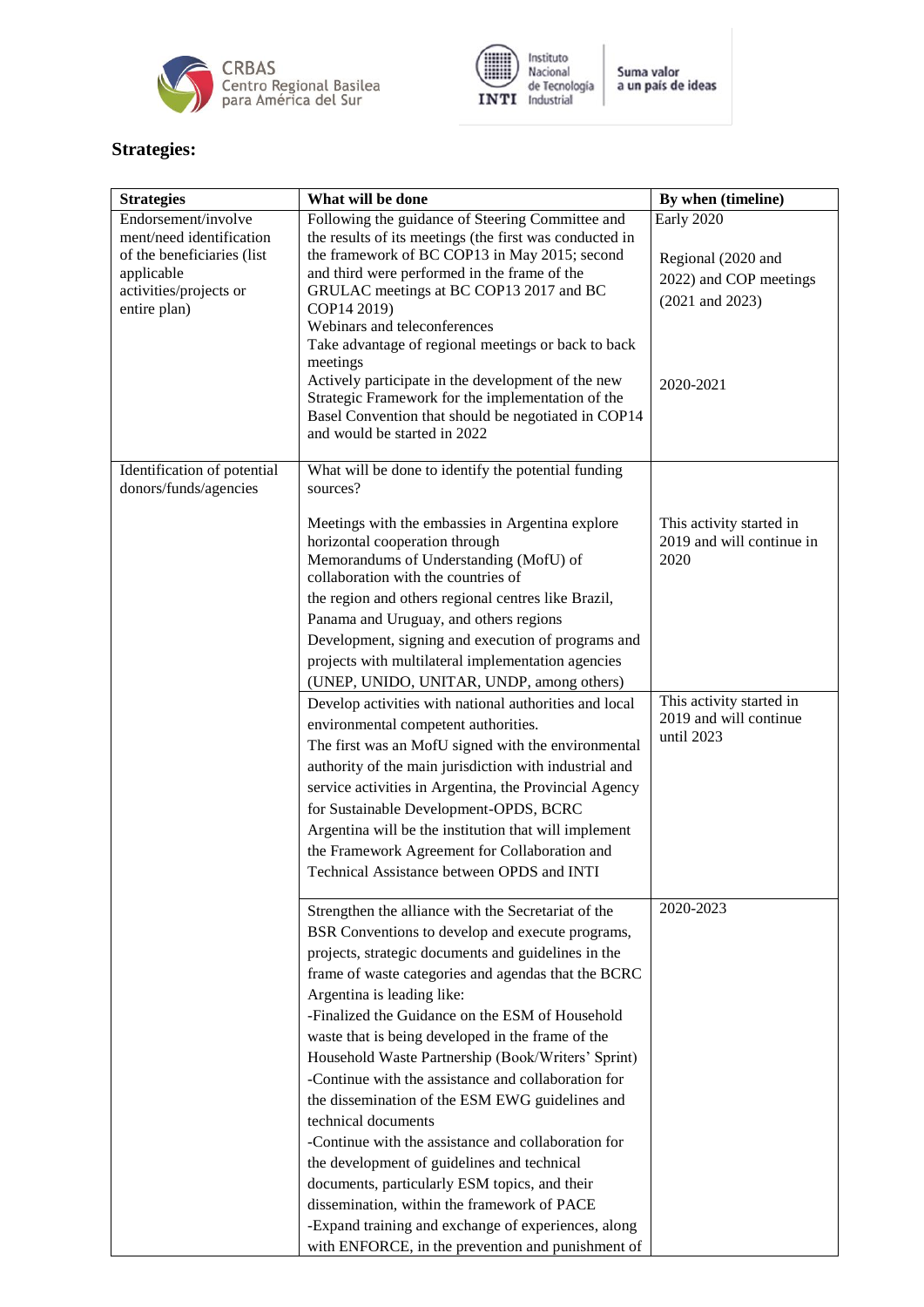



|                      | illicit traffic of chemicals and wastes by assisting                                       |                                                 |
|----------------------|--------------------------------------------------------------------------------------------|-------------------------------------------------|
|                      | countries and their competent authorities in the                                           |                                                 |
|                      | development of legislation on the subject                                                  |                                                 |
|                      | -Actively participate in the Plastic Waste                                                 |                                                 |
|                      | Partnership working group                                                                  |                                                 |
|                      | With the experience of the BCRC Argentina and the                                          |                                                 |
|                      | activities already carried out at the national level,                                      |                                                 |
|                      | explore possible alliances to develop joint activities                                     |                                                 |
|                      |                                                                                            |                                                 |
|                      | with other Regional Centers of the LAC countries,                                          |                                                 |
|                      | Secretariats of the Basel Convention and other                                             |                                                 |
|                      | multilateral organizations, UNEP, UNITAR and                                               |                                                 |
|                      | UNIDO especially, for the development and                                                  |                                                 |
|                      | implementation of programs, projects, webinars,                                            |                                                 |
|                      | courses, workshops, webinars related to prevention,                                        |                                                 |
|                      | use, reuse, recovery, recycling, treatment and disposal                                    |                                                 |
|                      | of lead-acid batteries and plastics                                                        |                                                 |
|                      | Considering the 12 and 17 SDG, strengthening                                               | 2021-2022                                       |
|                      | national industrial initiatives to improve regional                                        |                                                 |
|                      | competitiveness through the development of                                                 |                                                 |
|                      | economically sustainable business models in LAC                                            |                                                 |
|                      | countries (Cradle-to-cradle / Circular Economy                                             |                                                 |
|                      | approaches) including a catalog of circular economy                                        |                                                 |
|                      | initiatives in the region for the prevention, reuse or                                     |                                                 |
|                      | recycling of hazardous waste                                                               |                                                 |
|                      | Continue with the assistance and collaboration for the                                     | Started 2019 and will                           |
|                      | implementation of the Minamata Convention in                                               | continue until 2023                             |
|                      | countries of the South American region, specially                                          |                                                 |
|                      | Argentina, through the development of the Specific                                         |                                                 |
|                      |                                                                                            |                                                 |
|                      | International Program (SIP) and implementation of                                          |                                                 |
|                      | workshops, webinars, programs and projects                                                 | Started 2019 and will                           |
|                      | Strengthening of national initiatives and improvement                                      | continue until 2023                             |
|                      | of regional cooperation for the environmentally                                            |                                                 |
|                      | sound management of persistent organic pollutants                                          |                                                 |
|                      | (POPs) in E-wastes in Latin American countries,                                            |                                                 |
|                      | particularly with Argentina and Ecuador; UNIDO and                                         |                                                 |
|                      | <b>BCRC</b> Project                                                                        |                                                 |
|                      | Continue assisting the countries of the LAC region in                                      | Started 2019 and will                           |
|                      | the development, approval and execution of the guide                                       | continue until 2023                             |
|                      | for the application of article 6, paragraph 11, of the                                     |                                                 |
|                      | BC on financial guarantees together with the BC                                            |                                                 |
|                      | Implementation and Compliance Committee (ICC)                                              |                                                 |
| Preparation of grant | (List the area in which project proposals will be                                          |                                                 |
| proposals            | prepared and submitted)                                                                    |                                                 |
|                      |                                                                                            |                                                 |
|                      | Developing and signed MofU with UNIDO,<br>UNEP, Regional Centres of BC and SC: Bratislava, | Since 2020 to 2021<br>Results will be presented |
|                      | Brazil, Panama and Uruguay for the implementing                                            | to BCS in due time                              |
|                      | of ENFORCE, PACE, Partnerships of Household                                                |                                                 |
|                      | Wastes and Plastics, E-wastes, Lead-acid batteries                                         |                                                 |
|                      | and mercury agendas, along with ESM projects and                                           |                                                 |
|                      | experiences                                                                                |                                                 |
| Any other activities | -Develop and hold a webinar/workshop/conference for                                        | Starting 2021                                   |
|                      | South American countries about progress made in the                                        |                                                 |
|                      | region to develop regulations for the elimination of                                       |                                                 |
|                      | lead in paints; compile and facilitate the information                                     |                                                 |